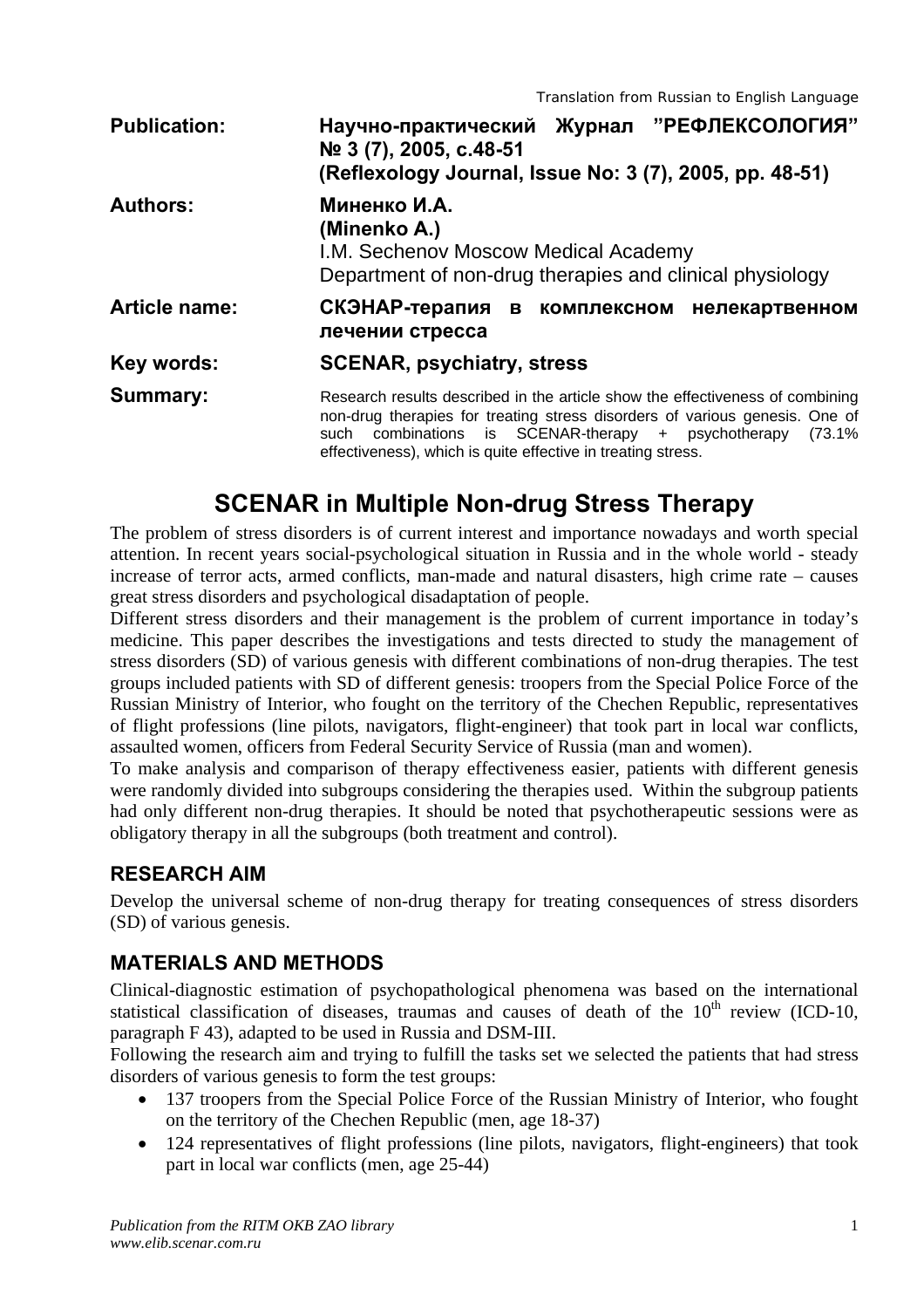- 80 officers from the Federal Security Service of Russia (32 men, age 22-51, 48 women, age 25-56).
- 74 assaulted women (age 14-62)

Studying personality, mental and somatic state of the patients we used some psychodiagnostic tests, as well as conducted clinical dialogue with them. The main tests were: standard method of character research, Lushcher's color selection test, hospital anxiety and depression scale (HADS). In addition to the abovementioned methods for estimating treatment effectiveness we also used "well-being, activity, spirit" method.

We also used a complex of vegetative indices: heart and respiratory rate, systolic pressure and diasystolic pressure.

After the stress myofascial trigger points, both active and passive, are found when palpating. In modern literature myofascial trigger points are considered to be hypersensitive areas in the indurated skeletal muscle cord or fascia. Active trigger point is always painful. It lies in the palpated burst of muscle fibers and prevents muscle sprain. Trigger points can also signify the progression of reflected pain in the areas essential for the affected muscle. Latent trigger points cause pain only when palpating - a patient flinches every time the trigger point is palpated. Every muscle has individual myofascial pain syndrome with a certain picture of pain reflection. Usually a patient remembers clearly the movement or action that caused pain. The affected muscles have a limited range of motions. Clinical manifestations of myofascial syndrome were counted numerically according to the indicator of myofascial syndrome (IMS) (R.A. Yakupov, 2001):

$$
IMS = \sum_{1}^{n} \frac{\sum_{1}^{i} (MP + RMP + MPD) / I + MTR + MT}{3} / N
$$

Where

I – number of myofascial trigger points for one muscle,

```
N – number of affected muscles.
```
MP – myofascial painfullness (0-3 points),

RMP – reflected MP (0-3 points),

MPD – MP duration (0-3 points),

MTR – muscle trophic (0-3 points),

MT – muscle tension (0-3 points).

According to the research aim clinical-experimental research was done in several stages considering the set algorithm of investigation and rehabilitation of patients that have suffered from stress disorders of various genesis.

1 stage – psycho-physiological investigation aimed at defining people that need functional correction of well-being, which was temporary lost because of stress disorder

2 stage – clinical-laboratory research at treatment and clinical-physiological departments

3 stage – formation of clinical-rehabilitation groups

- 4 stage rehabilitation
- 5 stage estimation of rehabilitation effectiveness

Examination complex was done three times:

- define individual-typological features, estimate background state and workout treatment-rehabilitation therapy
- define adequacy and in-time correction of the treatment done at 11-12 day
- evaluate therapy effectiveness

#### **Most common complaints at the examination:**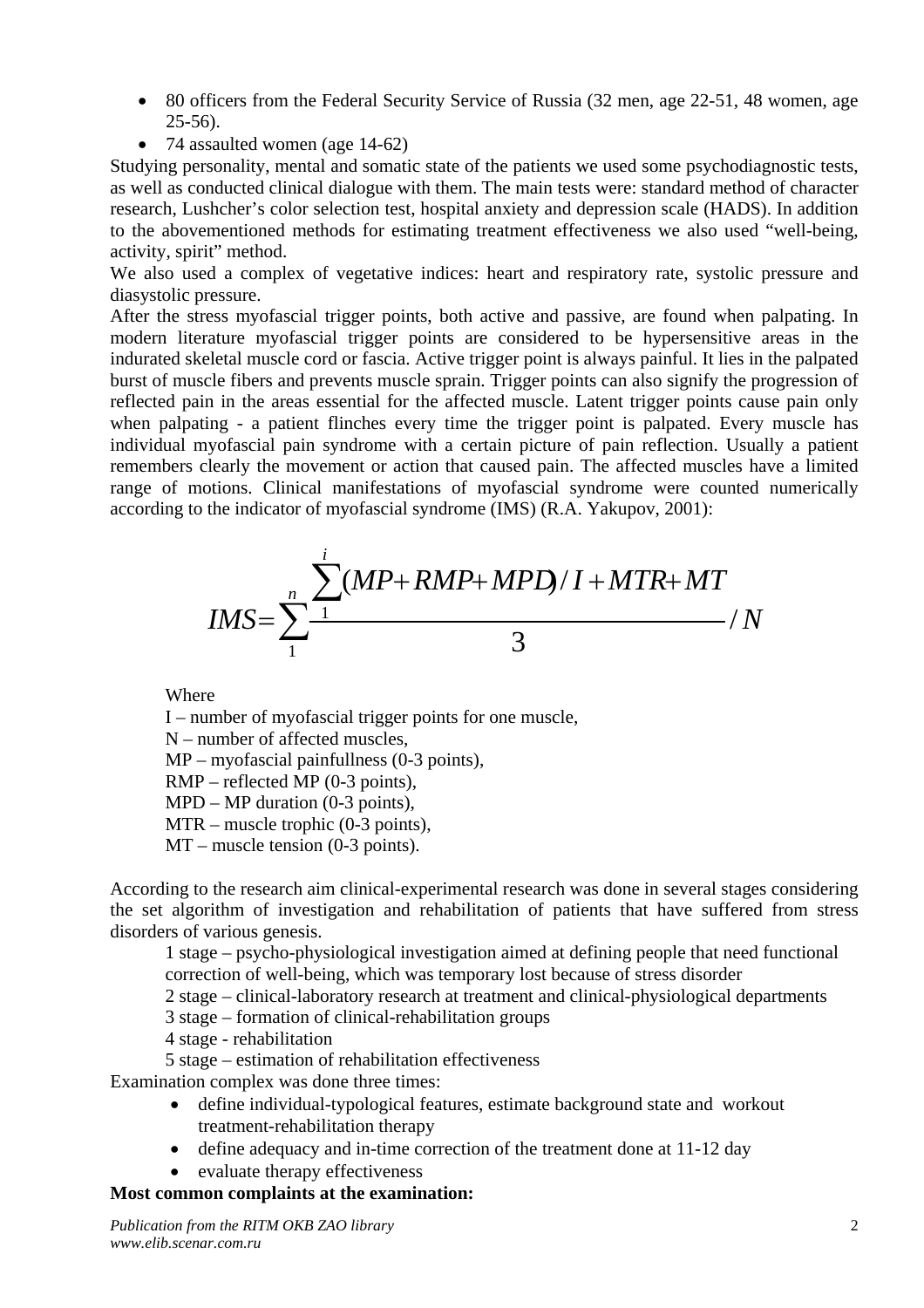- 1. Hyperexastibility 404 patients (97.3%)
- 2. Decrease in mental and physical performance 401 patients (96.6%)

3. Psychosomatic manifestations: BP variations, headaches, gastralgia, myalgia and cardialgia –396 people (95.4%)

- 4. Hyperirritability 378 people (91.1%)
- 5. Decrease in natural instincts 352 people (84.8%)
- 6. Insomnia 378 people (91.1%)
- 7. Reminiscences 283 people (68.2%)
- 8. Meteorolability 270 people (65%)
- 9. Senestopathy  $-253$  people (60.9%)
- 10. Hyperhidrosis 239 people (57.6%)
- 11. Hyperawareness 228 people (54.9%)
- 12. Impaired thermoregulation 211 people (50.8%)

To make analysis and comparison of therapy effectiveness easier, patients with different genesis were randomly divided into subgroups considering the therapies used. Each group was divided into 3-5 subgroups, 24-28 patients in each; one of the subgroups in each group was control. Within the subgroup patients had only different non-drug therapies. It should be noted that psychotherapeutic sessions were as obligatory therapy in all the subgroups (both treatment and control).

#### **The following therapies were used as non-dug multiple treatment:**

- homeopathic biopuncture
- acupuncture
- manual therapy
- constitutional homeopathy
- psychotherapy
- **SCENAR-therapy**

## **RESULTS AND DISCUSSION**

Research results showed that women who were raped are mostly subjected to stress disorders (4 group - 91.4%).

The next group was women from Federal Security Service of Russia, whose professional activity is connected with constant physical and emotional overexertion and special duty assignments (3 group - 64.0%, 48 patients out of 75 examined).

Men from the 3rd group turned out to be less subjected to SD than women – 32.7%(32 patients out of 86 examined).

Stress disorders among troopers from the Special Police Force of the Russian Ministry of Interior (1 group), who fought on the territory of the Chechen Republic, were observed in 54.8%.

The results of our research showed that representatives of flight professions are mostly resistant to stress  $(2 \text{ group}) - 36.5\%$  (124 patients out of 340 examined).

After non-drug therapy patients had certain improvements of their state: decrease in fatigue and irritancy levels, as well as reminiscence, meteorolability and inner impaction, their sleep normalized and frequency of AD oscillations decreased, headaches went away, gastralgia, myalgia and cardialgia absolutely relieved, level of natural instincts also decreased - and all that signed that significant changes in the clinical picture have been achieved.

According to before-treatment-analyses of tetrapolar rheography only 47% patients had hyperkinetic hemodynamic type, 25% had eukynetic type, 28% had hypokynetic type.

After the sessions of homeopathic biopuncture combined with EEG-biofeedback distribution of prevailing homeopathic types have changed: 25% had hyperkynetic type, 56% had eukynetic type, 19% had hypokynetic type.

Non-drug therapy stimulated significant increase of alpha-rhythm intensity (from 45.93% up to 61.26%). That signs that psycho-emotional state of patients has improved and their beta rhythm has decreased (from 36.54% to 27.62%).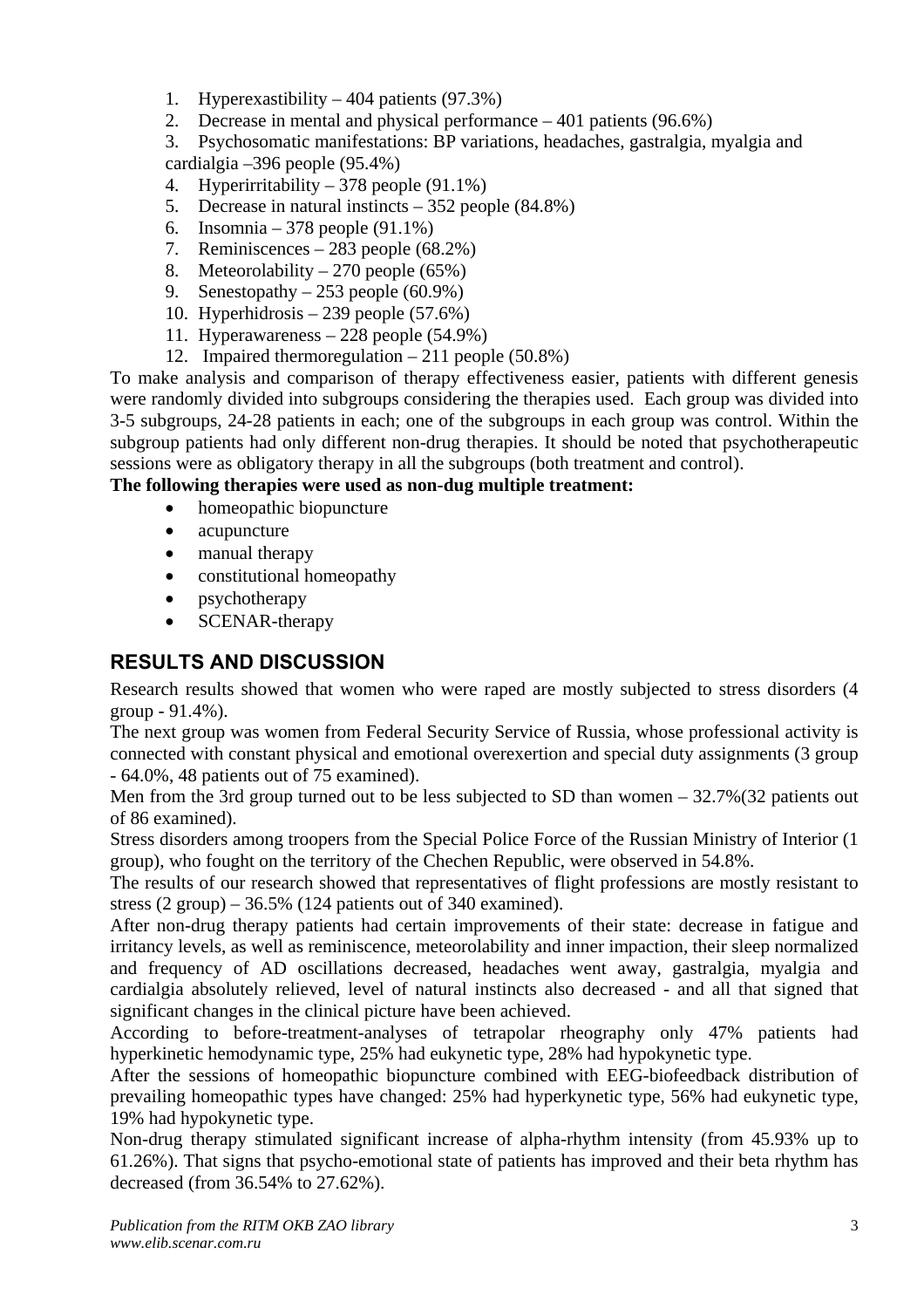Moreover, rehabilitation sessions improved the mental state of the patients with stress disorders. We have studied the personality of all the patients and manifested three average types of personalities that changed after non-drug therapy for SD. After-treatment analyses of personality showed the decrease in height of the average profile practically in all the scales (mostly in 1,2,7 scales). Positive dynamics was observed in all the groups and that signs positive effects of non-drug therapies in treating SD of various genesis, without any doubts that is psychologically important.

In all the tested groups Lushcher's test and "well-being, activity, spirit" method showed the tendency to stabilization of emotional tolerance, decrease in stress level, performance capability, significant increase in activity indices (of 34.5%), well-being (35.7%), spirit (of 37.8%).

The most effective non-drug therapies were defined by comparing clinical effectiveness of different schemes for treating stress disorders of various genesis:

- homeopathic biopuncture  $+$  psychotherapy (94.7% effectiveness)
- biofeedback therapy + psychotherapy  $(81.3\%$  effectiveness)
- constitutional homeopathy + psychotherapy  $(78.9\%$  effectiveness)
- SCENAR-therapy + psychotherapy  $(73/1\%$  effectiveness)
- manual therapy + psychotherapy  $(65.8\%$  effectiveness)

The most significant changes in "well-being, activity, spirit" method, indicator of myofascial syndome and reduction of complaints were observed in the subgroups where patients were treated with homeopathic biopuncture.

Dynamics of complaints under the influence of homeopathic biopuncture is shown on the graph.



- 1. Hyperexastibility
- 2. Decrease in mental and physical performance
- 3. Psychosomatic manifestations: BP variations, headaches,
- gastralgia, myalgia and cardialgia, etc.
- 4. Hyperirritability
- 5. Decrease in natural instincts
- 6. Insomnia
- 7. Reminiscences
- 8. Meteorolability
- 9. Senestopathy
- 10. Hyperhidrosis
- 11. Hyperawareness
- 12. Impaired thermoregulation

The combination of homeopathic biopuncture and psychotherapy in all the tested groups (effectiveness up to 94.7%) had a very high effect on the patients and that was the reason to consider it as a universal scheme for correcting health in SD of various genesis.

The method technique is the following: clinically actual trigger points that lie in the interested myofascial structures are manifested when palpating.

Kinetic investigation allows to define the nucleolus 1.5-3mm in diameter in the thickness of the local tensed area. The pain inside the nucleolus is severe, while in some millimeters from its borders it relieves significantly.

*Publication from the RITM OKB ZAO library*  4 The TP found when palpating is fixed between a thumb and a finger and needle is syringed inside. Target accuracy is controlled by subjective feelings of a patient. The doctor searches for the most effective puncture point by moving the needle at different angle and with different depth till the patient feels arching, acute pain or burning. These feelings are obligatory and sign that the needle is very close to the nerve-ending. After that 2ml of homeopathic medicine (Cerebrum, Ovarium and Testis compositum depending on the stimulation zone) are injected inside the TP. Treatment session contribute to pain relief and muscle relaxation and there is no need to stimulate all the TP found. The doctor should only inactivate TP in the most easy-to-get extero- and proprioceptive reflexogenic zones (for example: upper arm superficies, lumbus and interscapular region, posterior surface of a lower leg, lower-superficial of the hip, upper supperficial quadrant of the buttock and etc). In the picture you can see the most common points for injecting homeopathic medicine.

*www.elib.scenar.com.ru*